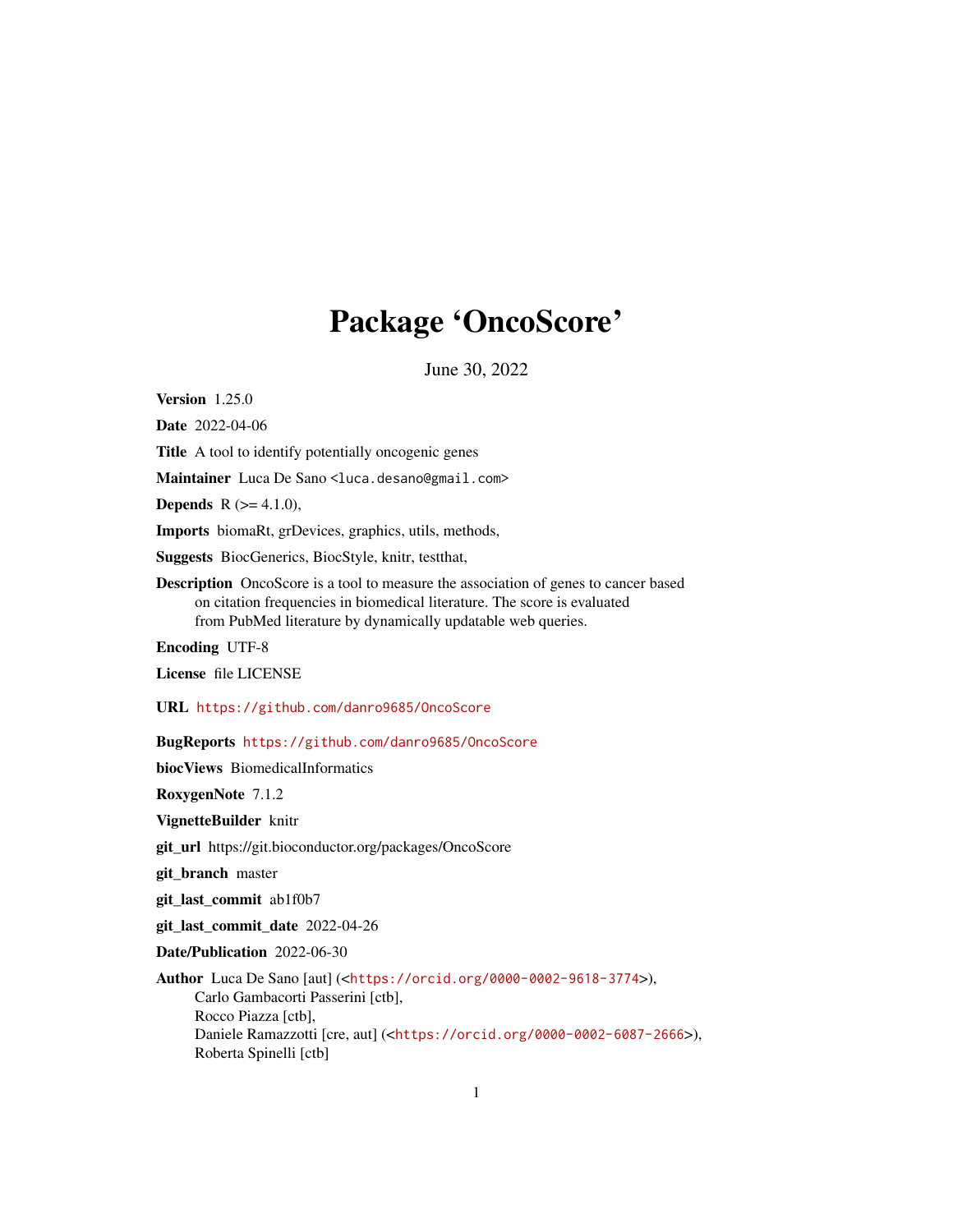## <span id="page-1-0"></span>R topics documented:

|       |                                                                                                                              | -3                         |
|-------|------------------------------------------------------------------------------------------------------------------------------|----------------------------|
|       |                                                                                                                              |                            |
|       |                                                                                                                              | $\overline{\phantom{0}}$ 5 |
|       |                                                                                                                              |                            |
|       |                                                                                                                              |                            |
|       |                                                                                                                              |                            |
|       |                                                                                                                              |                            |
|       |                                                                                                                              |                            |
|       |                                                                                                                              |                            |
|       | $perform. query \dots \dots \dots \dots \dots \dots \dots \dots \dots \dots \dots \dots \dots \dots \dots \dots \dots \dots$ |                            |
|       |                                                                                                                              |                            |
|       |                                                                                                                              |                            |
|       |                                                                                                                              |                            |
|       |                                                                                                                              |                            |
|       |                                                                                                                              |                            |
|       |                                                                                                                              |                            |
|       |                                                                                                                              |                            |
|       |                                                                                                                              |                            |
| Index |                                                                                                                              | 16                         |

combine.query.results *combine.query.results*

#### Description

Merge a set of genes in a unique one in order to account for possible aliases

#### Usage

```
combine.query.results(query, genes, new.name)
```
#### Arguments

| query    | The result of perform.query, perform.query.timeseries of perform.query.from.region |
|----------|------------------------------------------------------------------------------------|
| genes    | A list of genes to be merged                                                       |
| new.name | A string containing the new name to be used for the new genes                      |

#### Value

The frequencies of the genes in the cancer related documents and in all the documents retireved on PubMed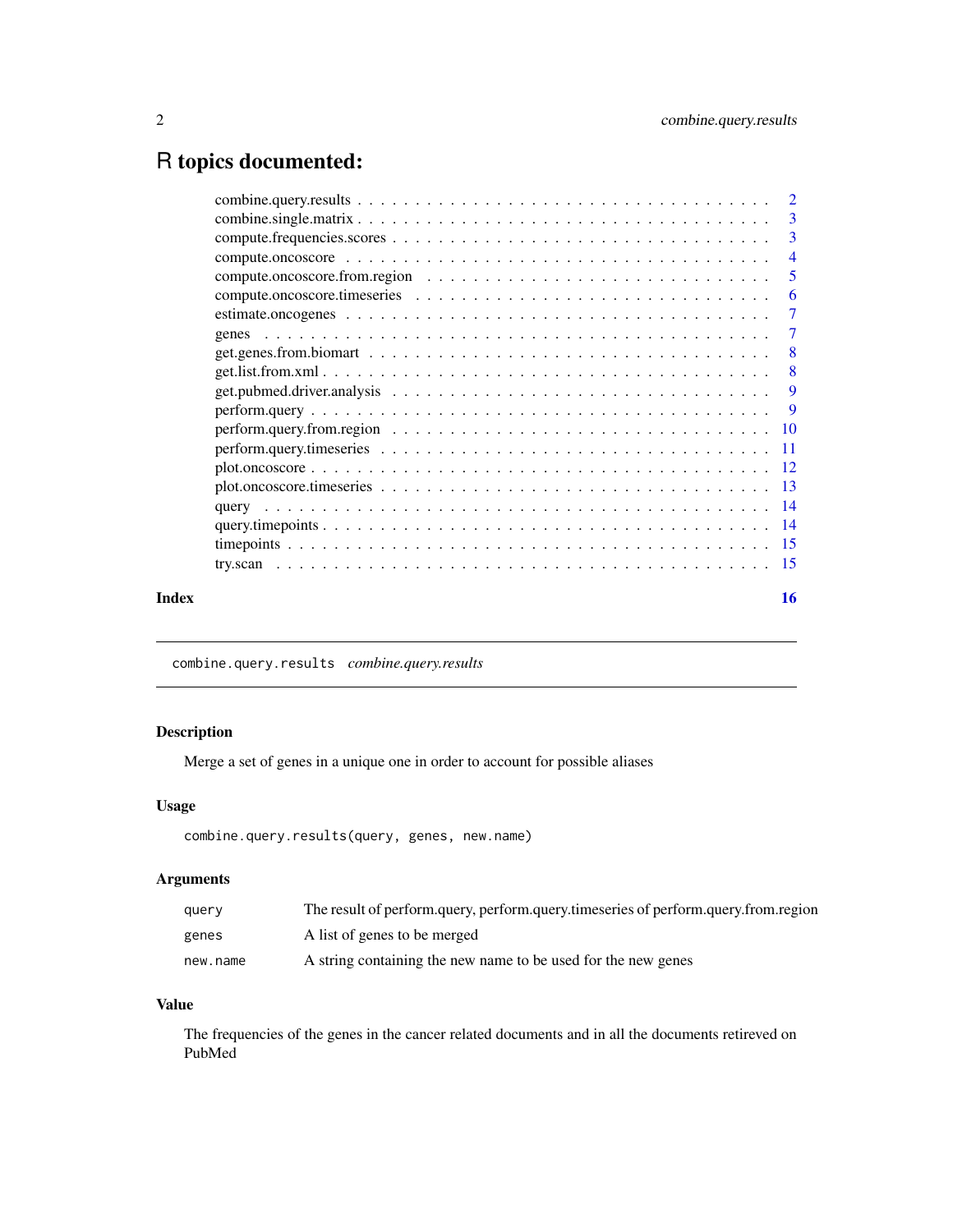#### <span id="page-2-0"></span>combine.single.matrix 3

#### Examples

```
data(query)
combine.query.results(query, c('IDH1', 'IDH2'), 'new_gene')
```
combine.single.matrix *combine.single.matrix*

#### Description

Perform merge procedure on a matrix

#### Usage

combine.single.matrix(query, genes, new.name)

#### Arguments

| query    | The result of perform.query, perform.query.timeseries of perform.query.from.region |
|----------|------------------------------------------------------------------------------------|
| genes    | A list of genes to be merged                                                       |
| new.name | A string containing the new name to be used for the new genes                      |

#### Value

a merged matrix

compute.frequencies.scores *compute.frequencies.scores*

#### Description

compute the logaritmic scores based on the frequencies of the genes

#### Usage

```
compute.frequencies.scores(data, filter.threshold = 1, analysis.mode = "Log2")
```
#### Arguments

| data             | input data as result of the function perform.query                                      |
|------------------|-----------------------------------------------------------------------------------------|
| filter.threshold |                                                                                         |
|                  | threshold to filter for a minimum number of citations for the genes                     |
|                  | analysis. mode logaritmic scores to be computed, i.e., log10, log2, natural log or log5 |

#### Value

the computed scores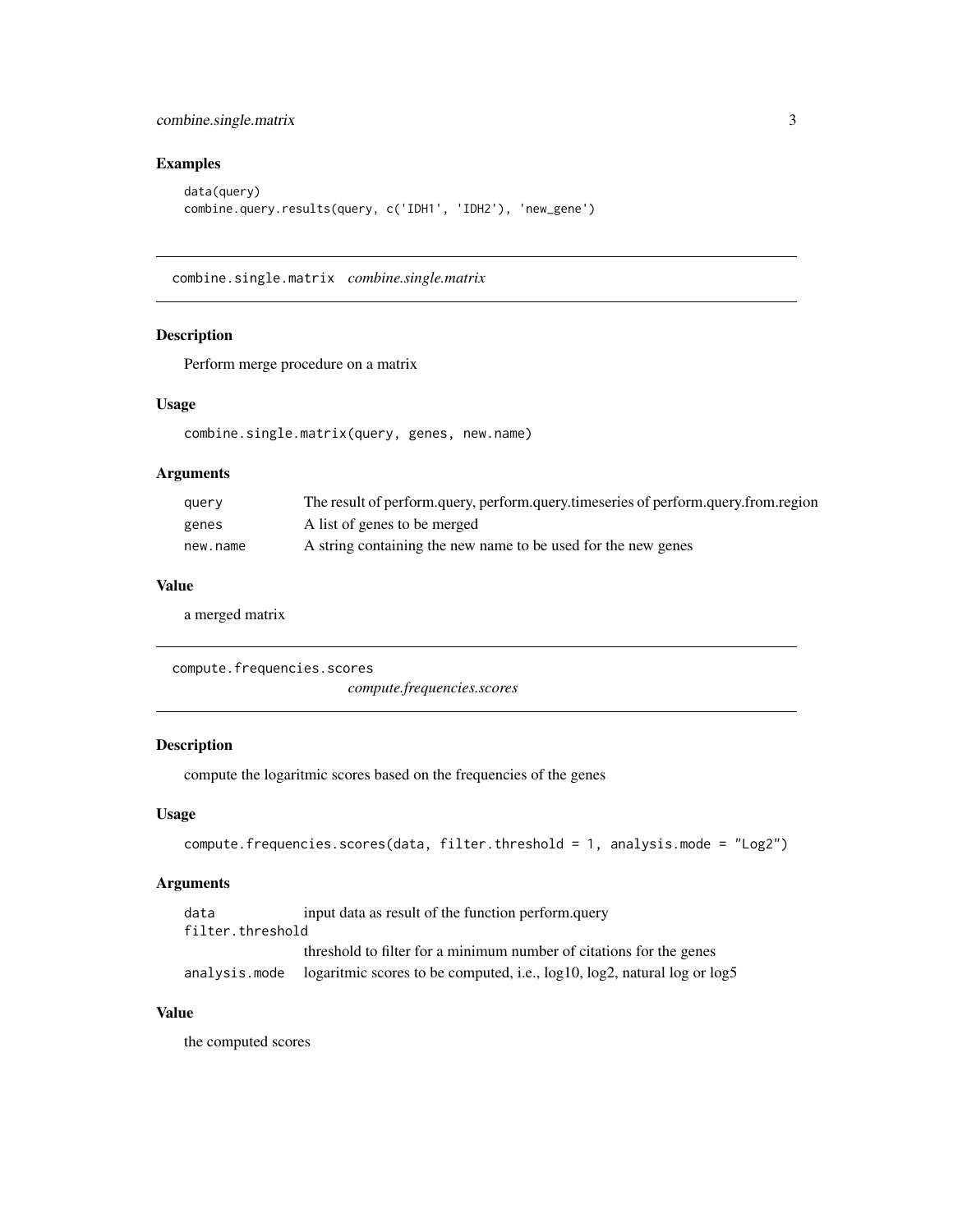<span id="page-3-0"></span>compute.oncoscore *compute.oncoscore*

#### Description

compute the OncoScore for a list of genes

#### Usage

```
compute.oncoscore(
  data,
  filter.threshold = 0,
 analysis.mode = "Log2",
 cutoff.threshold = 21.09,
 file = NULL,
 filter.invalid = TRUE
\mathcal{L}
```
### Arguments

| data             | input data as result of the function perform.query                       |  |
|------------------|--------------------------------------------------------------------------|--|
| filter.threshold |                                                                          |  |
|                  | threshold to filter for a minimum number of citations for the genes      |  |
| analysis.mode    | logaritmic scores to be computed, i.e., log10, log2, natural log or log5 |  |
| cutoff.threshold |                                                                          |  |
|                  | threshold to be used to asses the oncogenes                              |  |
| file             | should I save the results to text files?                                 |  |
|                  | filter.invalid auto-remove genes with invalid count                      |  |

#### Value

the computed OncoScores and the clusters for the genes

```
data(query)
compute.oncoscore(query)
```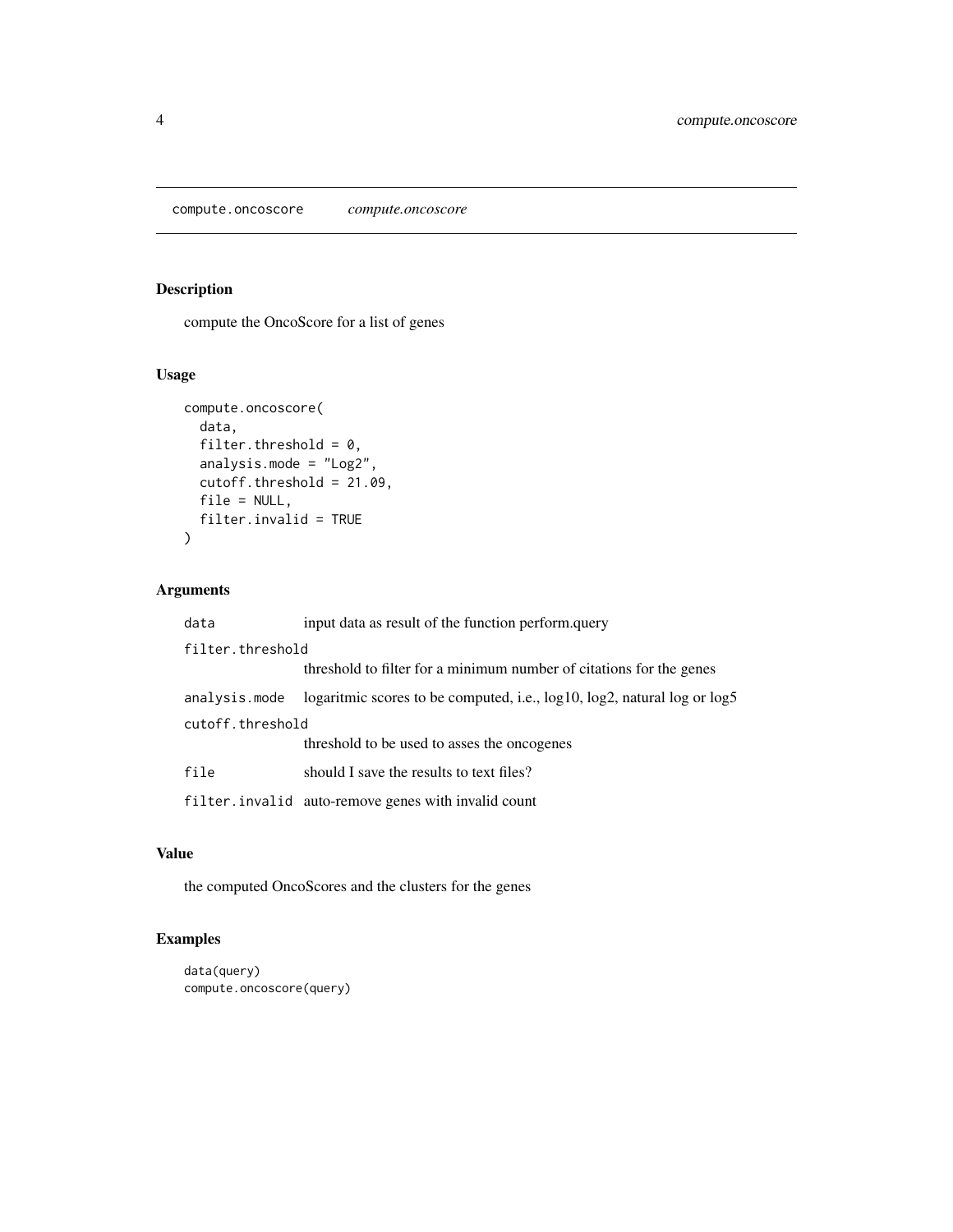<span id="page-4-0"></span>compute.oncoscore.from.region

*compute.oncoscore.from.region*

#### Description

Perform OncoScore analysis on a given chromosomic region

#### Usage

```
compute.oncoscore.from.region(
 chromosome,
 start = NA,
 end = NA,
 gene.num.limit = 100,
 filter.threshold = NA,
 analysis.mode = "Log2",
 cutoff.threshold = 21.09,file = NULL
)
```
#### Arguments

| chromosome       | chromosome to be retireved                                                                                                     |  |
|------------------|--------------------------------------------------------------------------------------------------------------------------------|--|
| start            | initial position to be used                                                                                                    |  |
| end              | final position to be used                                                                                                      |  |
|                  | gene num limit A limit to the genes to be considered in the analysis; this is done to limit the<br>number of queries to PubMed |  |
| filter.threshold |                                                                                                                                |  |
|                  | threshold to filter for a minimum number of citations for the genes                                                            |  |
| analysis.mode    | logaritmic scores to be computed, i.e., log10, log2, natural log or log5                                                       |  |
| cutoff.threshold |                                                                                                                                |  |
|                  | threshold to be used to asses the oncogenes                                                                                    |  |
| file             | should I save the results to text files?                                                                                       |  |

#### Value

the computed scores

```
chromosome = 15
start = 200000
end = 300000
```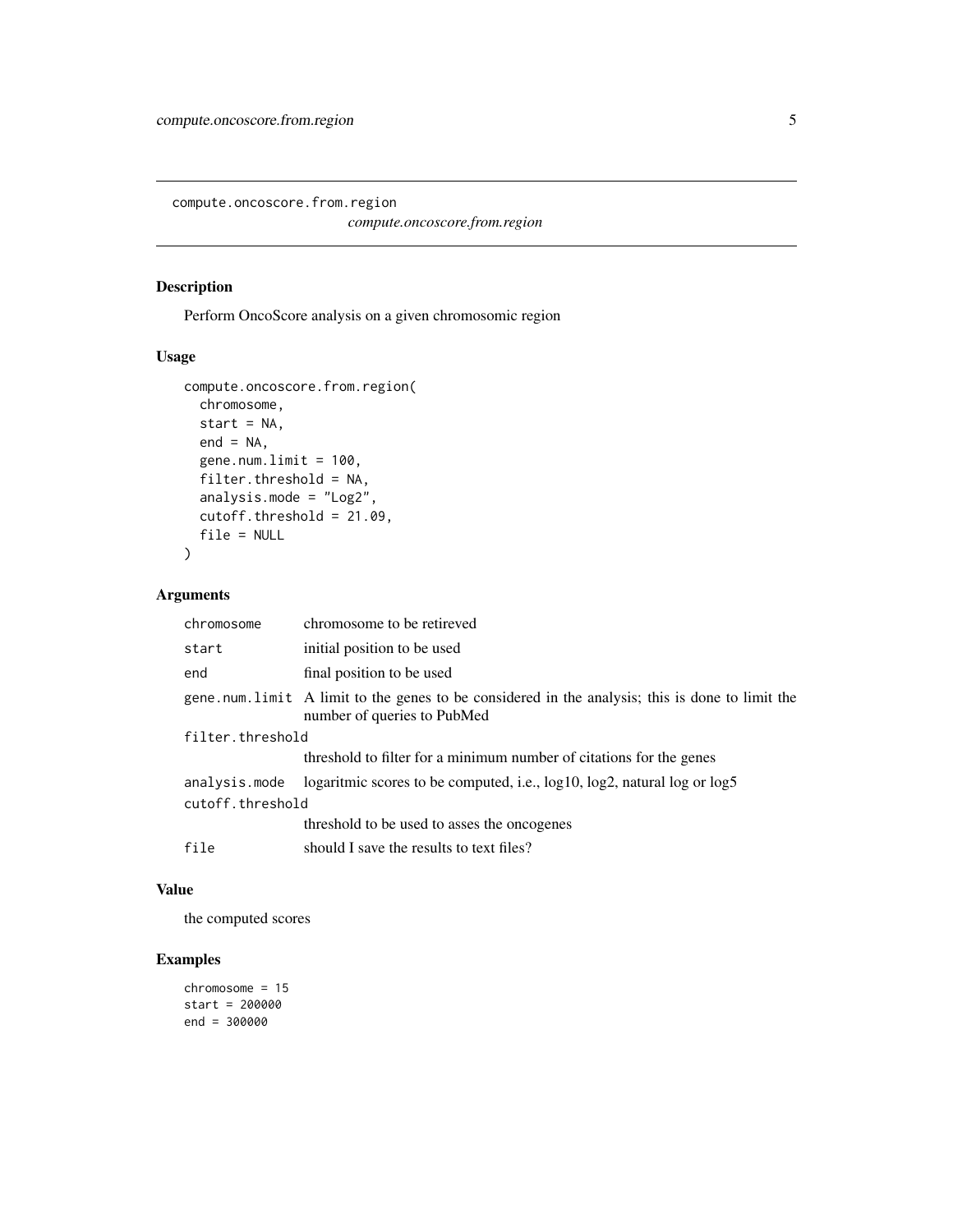```
compute.oncoscore.timeseries
```
*compute.oncoscore.timeseries*

#### Description

perform the OncoScore time series analysis for a list of genes and data times

#### Usage

```
compute.oncoscore.timeseries(
  data,
  filter.threshold = 0,
  analysis.mode = "Log2",
 cutoff.threshold = 21.09,
 file = NULL
\mathcal{L}
```
#### Arguments

| data             | input data as result of the function perform.query.timeseries            |
|------------------|--------------------------------------------------------------------------|
| filter.threshold |                                                                          |
|                  | threshold to filter for a minimum number of citations for the genes      |
| analysis.mode    | logaritmic scores to be computed, i.e., log10, log2, natural log or log5 |
| cutoff.threshold |                                                                          |
|                  | threshold to be used to asses the oncogenes                              |
| file             | should I save the results to text files?                                 |

#### Value

the performed OncoScores time series analysis

```
data(query.timepoints)
compute.oncoscore.timeseries(query.timepoints)
```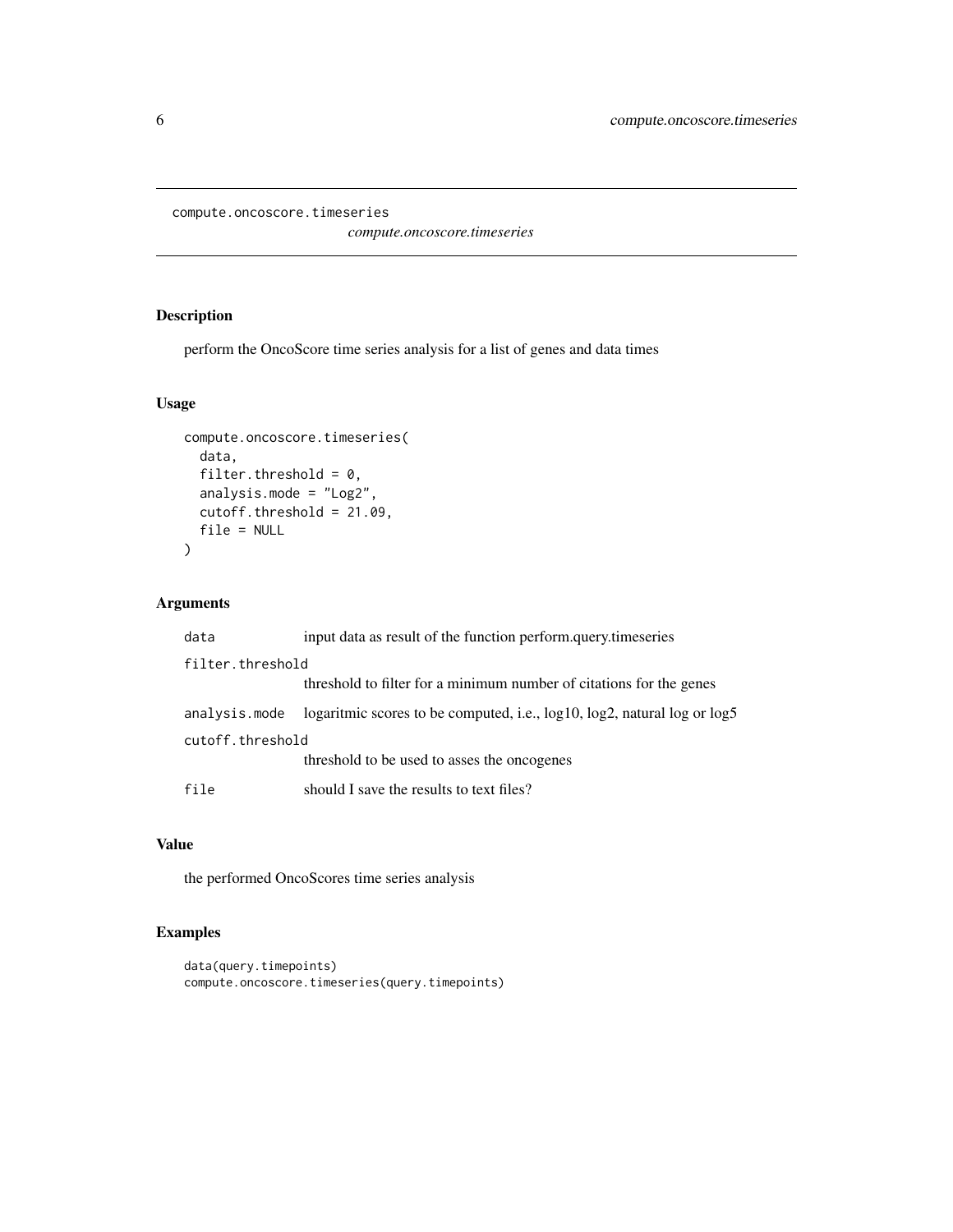<span id="page-6-0"></span>estimate.oncogenes *estimate.oncogenes*

#### Description

estimate the oncoscore for the genes

#### Usage

estimate.oncogenes(data, cutoff.threshold = 21.09)

#### Arguments

data input data as result of the function compute.frequencies.scores cutoff.threshold threshold to be used to asses the oncogenes

#### Value

the computed scores and oncogenes

genes *A list of genes*

#### Description

This dataset contains a list of genes to be used in the analysis as an example

#### Usage

genes

#### Format

txt

#### Value

list of 5 elements

#### Source

example data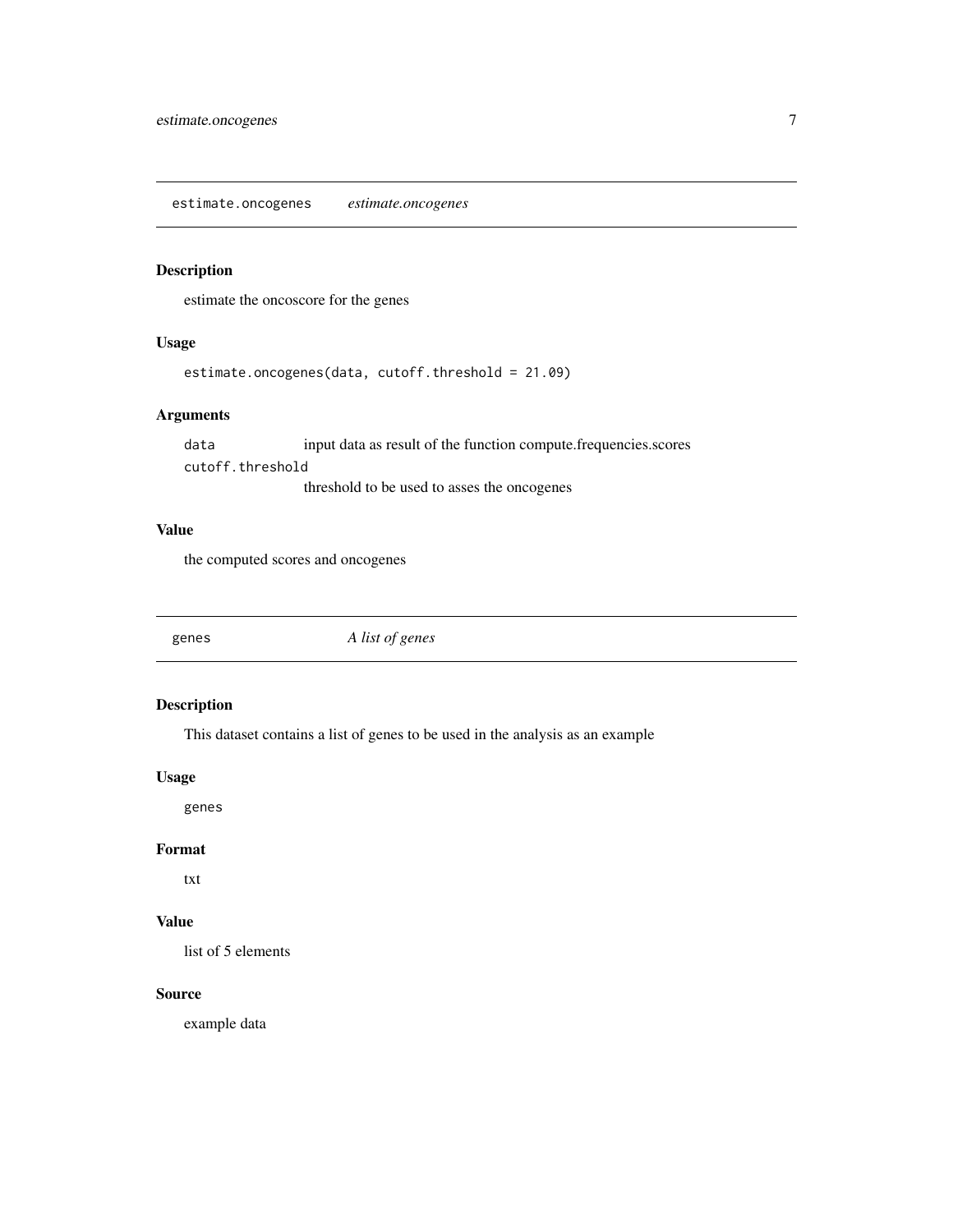```
get.genes.from.biomart
```
*get.genes.from.biomart*

#### Description

Get a gene list from biomart

#### Usage

```
get.genes.from.biomart(chromosome, start = NA, end = NA)
```
### Arguments

| chromosome | chromosome to be retireved  |
|------------|-----------------------------|
| start      | initial position to be used |
| end        | final position to be used   |

#### Value

A list of genes

#### Examples

```
chromosome = 15
start = 200000
end = 300000
```
get.list.from.xml *get.list.from.xml*

#### Description

process the result of the query

#### Usage

get.list.from.xml(webget)

#### Arguments

webget The result from the query to PubMed

#### Value

Processed result obtained from the query to PubMed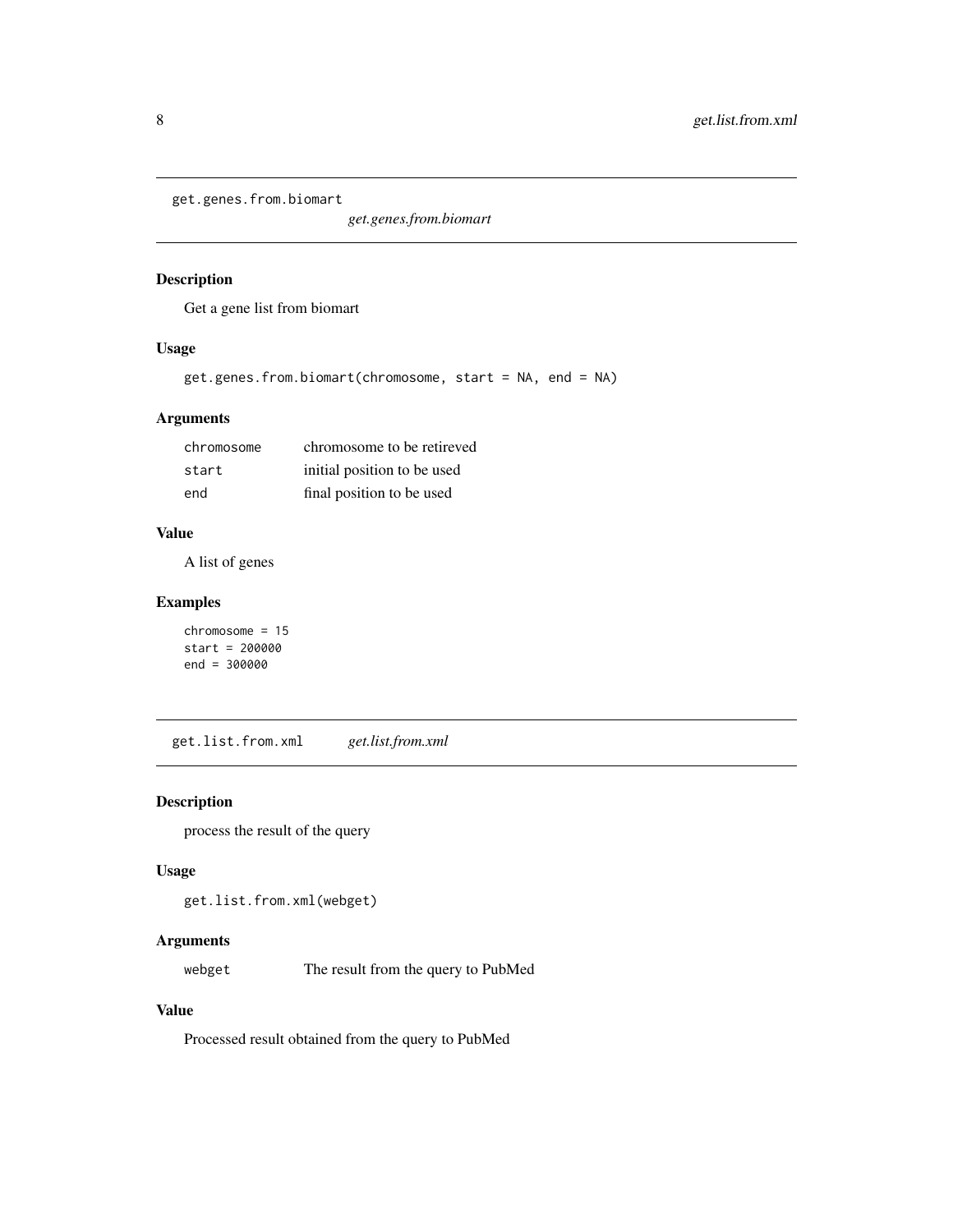<span id="page-8-0"></span>get.pubmed.driver.analysis

*get.pubmed.driver.analysis*

#### Description

query PubMed for a list of genes

### Usage

get.pubmed.driver.analysis(keywords, gene)

#### Arguments

| keywords | The set of keywords to be used for the query to PubMed |
|----------|--------------------------------------------------------|
| gene     | The name of a gene to be used for the query to PubMed  |

#### Value

The frequency for the current gene retrieved with the query on the provided set of keywords

| perform.query | <i>perform.query</i> |
|---------------|----------------------|
|               |                      |

#### Description

perforn the query to PubMed

#### Usage

```
perform.query(list.of.genes, gene.num.limit = 100, custom.search = NA)
```
#### Arguments

| list of genes The list of genes to be used in the queries to PubMed                             |
|-------------------------------------------------------------------------------------------------|
| gene num limit A limit to the genes to be considered in the analysis; this is done to limit the |
| number of queries to PubMed                                                                     |
| custom. search A custom set of keyworkds to be used when quering PubMed                         |

#### Value

The frequencies of the genes in the cancer related documents and in all the documents retireved on PubMed

#### Examples

data(genes)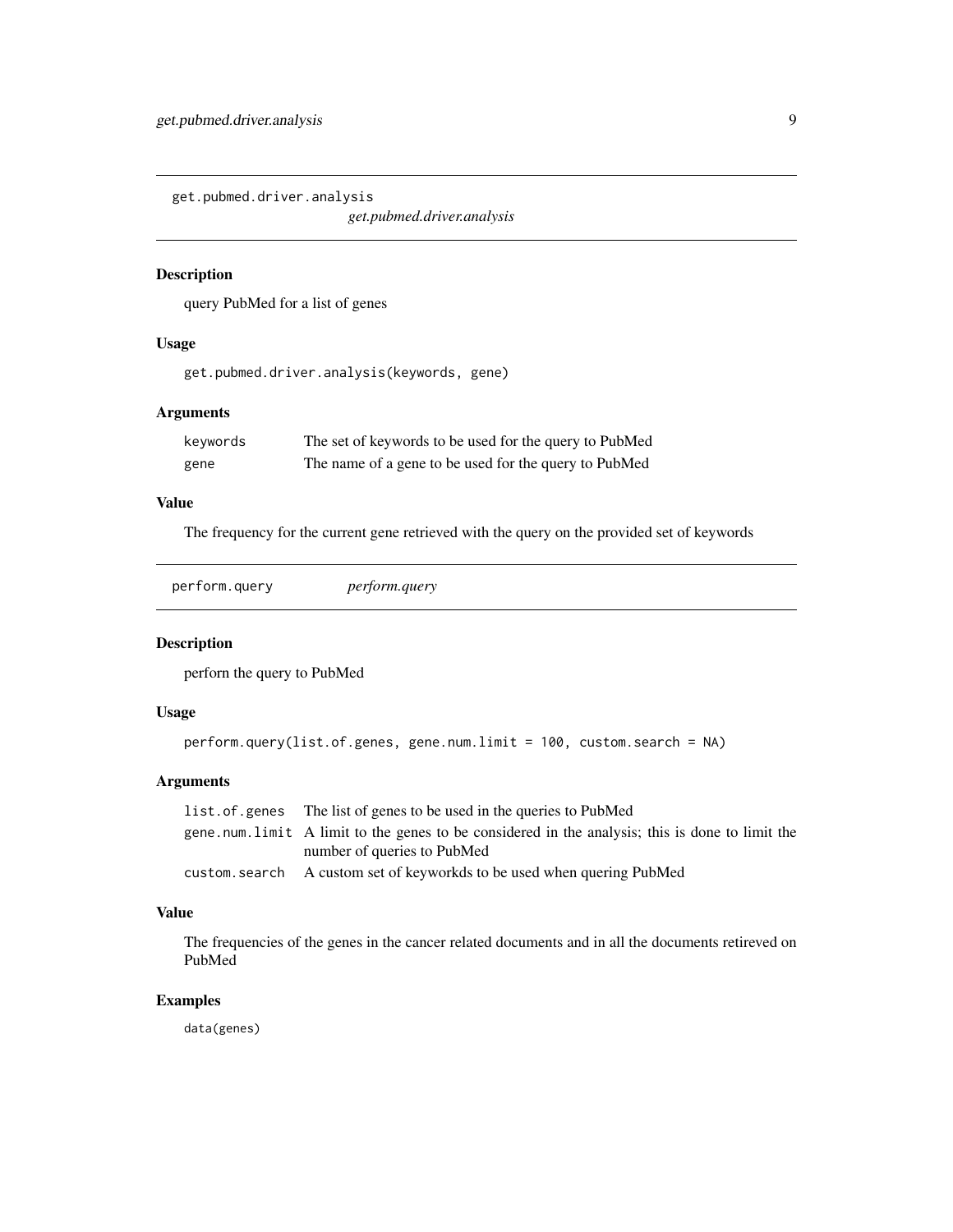<span id="page-9-0"></span>perform.query.from.region

*perform.query.from.region*

### Description

Perform the query to PubMed on a given chromosomic region

#### Usage

```
perform.query.from.region(
  chromosome,
  start = NA,
  end = NA,
  gene.num.limit = 100
\mathcal{L}
```
#### Arguments

| chromosome | chromosome to be retireved                                                                                                     |
|------------|--------------------------------------------------------------------------------------------------------------------------------|
| start      | initial position to be used                                                                                                    |
| end        | final position to be used                                                                                                      |
|            | gene num limit A limit to the genes to be considered in the analysis; this is done to limit the<br>number of queries to PubMed |

#### Value

The frequencies of the genes in the cancer related documents and in all the documents retireved on PubMed

```
chromosome = 15
start = 200000
end = 300000
```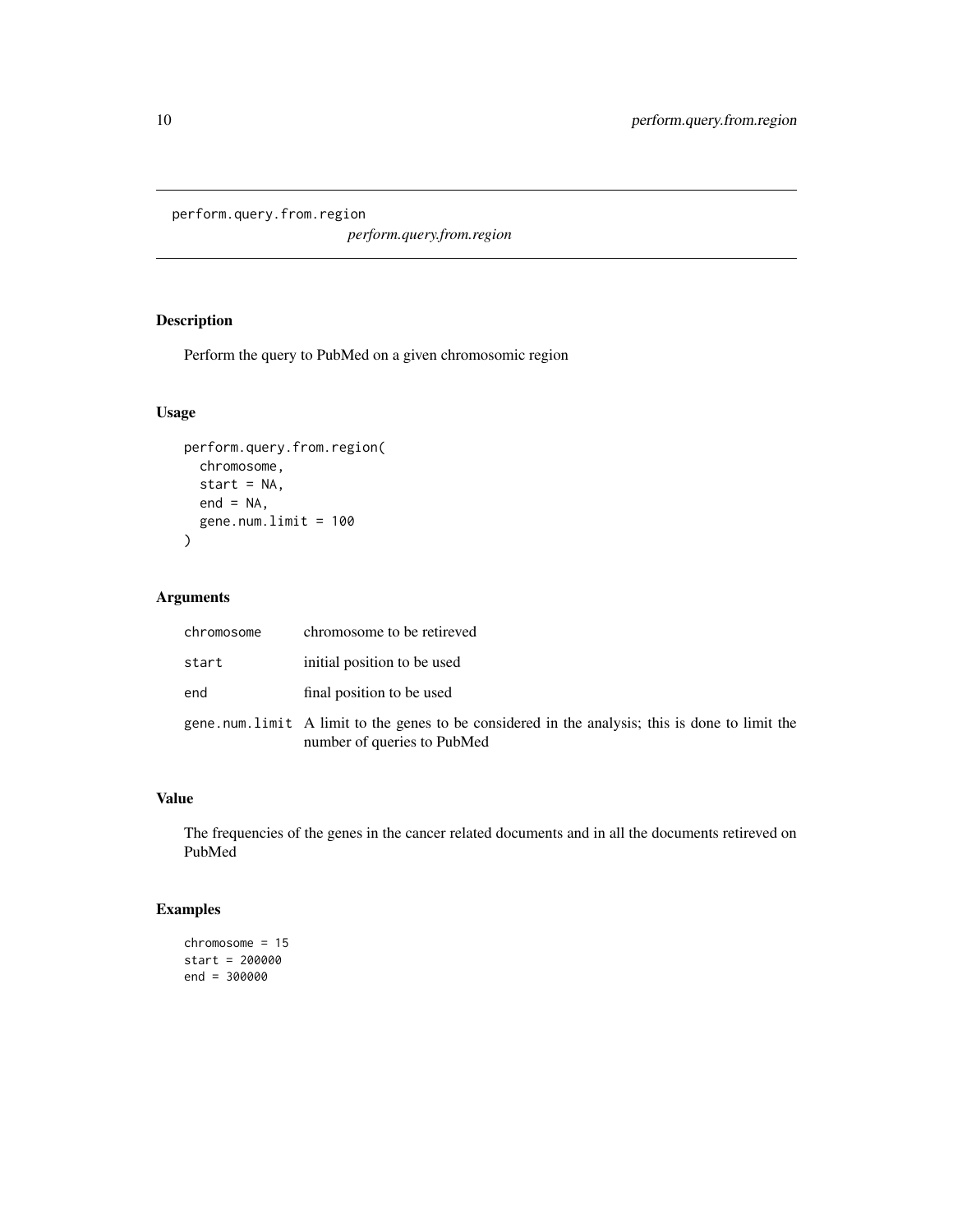<span id="page-10-0"></span>perform.query.timeseries

*perform.query.timeseries*

#### Description

perforn the query to PubMed for the time series analysis

#### Usage

```
perform.query.timeseries(
 list.of.genes,
 list.of.datatimes,
  gene.num.limit = 100,timepoints.limit = 10,
  custom.search = NA
)
```
#### Arguments

|                   | list. of. genes The list of genes to be used in the queries to PubMed                                                          |  |
|-------------------|--------------------------------------------------------------------------------------------------------------------------------|--|
| list.of.datatimes |                                                                                                                                |  |
|                   | The list of time points to be used in the queries to PubMed                                                                    |  |
|                   | gene num limit A limit to the genes to be considered in the analysis; this is done to limit the<br>number of queries to PubMed |  |
| timepoints.limit  |                                                                                                                                |  |
|                   | A limit to the time points to be considered in the analysis; this is done to limit<br>the number of queries to PubMed          |  |
| custom.search     | A custom set of keyworkds to be used when quering PubMed                                                                       |  |

#### Value

The frequencies of the genes in the cancer related documents and in all the documents retireved on PubMed at the specified time points

```
data(genes)
data(timepoints)
```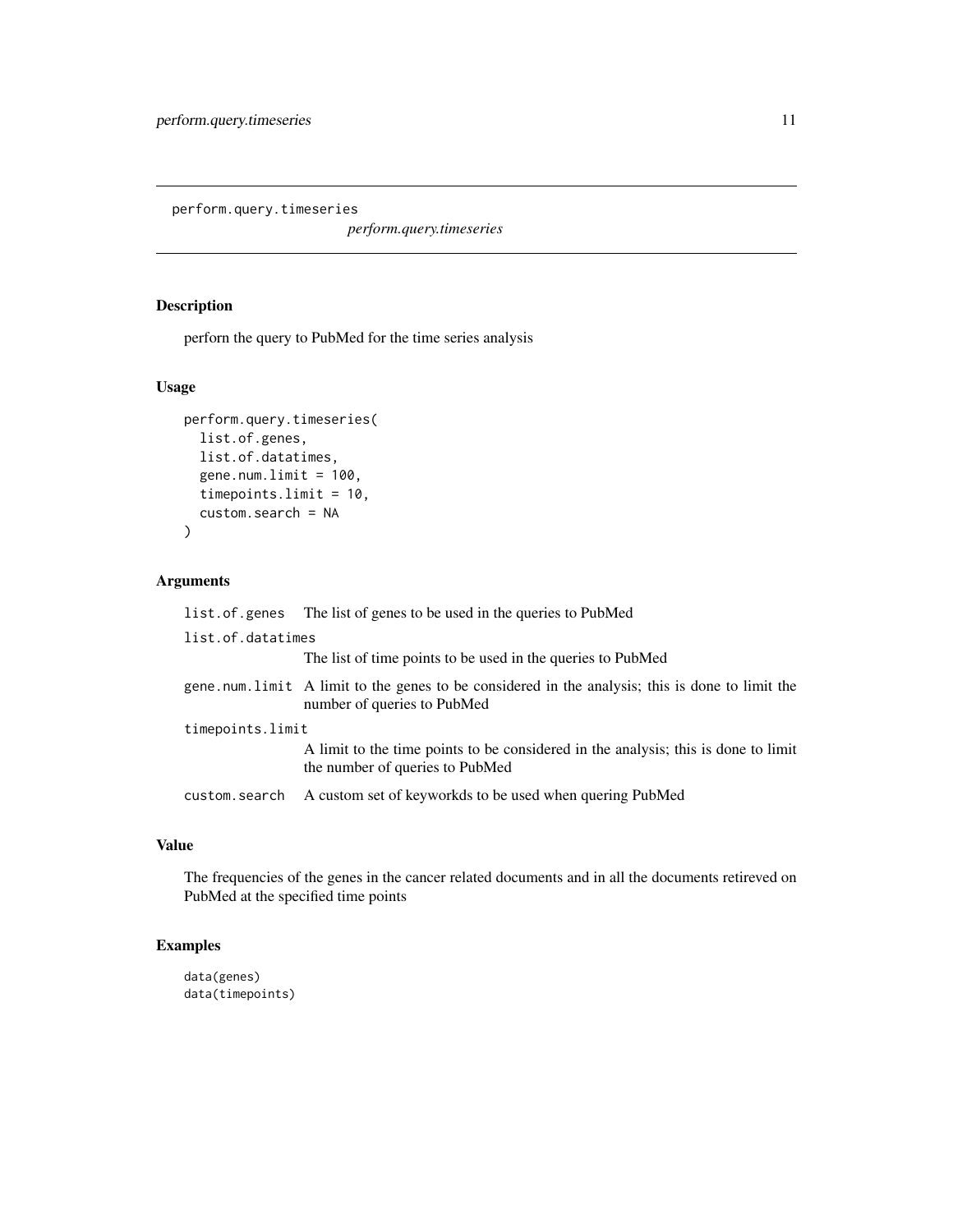<span id="page-11-0"></span>plot.oncoscore *plot.oncoscore*

### Description

plot the OncoScore for a list of genes

#### Usage

```
## S3 method for class 'oncoscore'
plot(
 x,
 gene.number = 5,
 main = "OncoScore",
 xlab = "score",
 ylab = "genes",
 file = NA,
  ...
)
```
### Arguments

| x           | input data as result of the function compute. OncoScore |
|-------------|---------------------------------------------------------|
| gene.number | number of genes to print                                |
| main        | the title                                               |
| xlab        | description of x asix (defaul score)                    |
| ylab        | description of y asix (defaul genes)                    |
| file        | where to save the plot                                  |
|             | additional parameter to pass to the barplot function    |
|             |                                                         |

#### Value

A plot

```
data(query)
result = compute.oncoscore(query)
plot.oncoscore(result)
```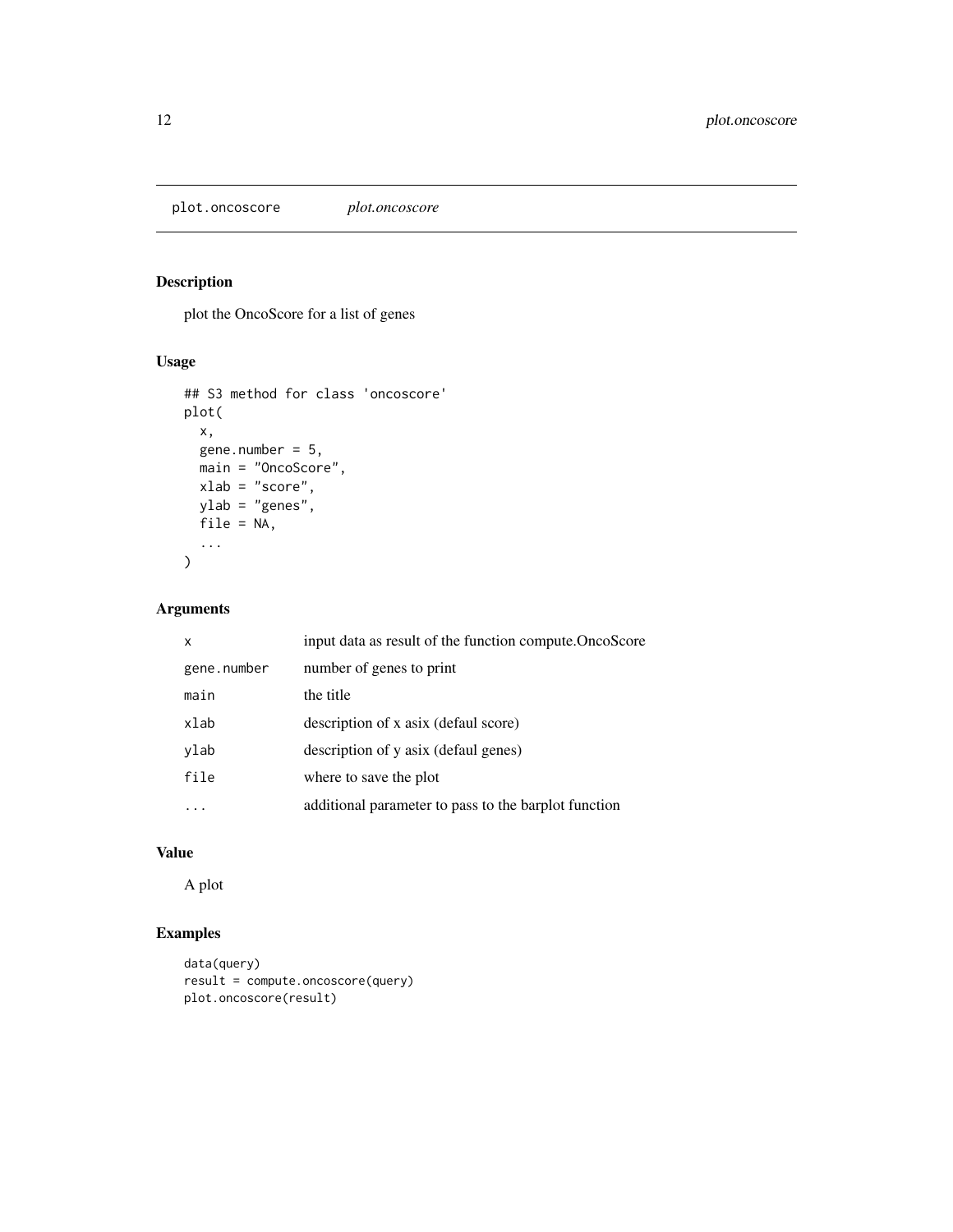<span id="page-12-0"></span>plot.oncoscore.timeseries

*plot.oncoscore.timeseries*

#### Description

plot the OncoScore for a list of genes

#### Usage

```
## S3 method for class 'oncoscore.timeseries'
plot(
 x,
 gene.number = 5,
 incremental = FALSE,
 relative = FALSE,
 main = "OncoScore",
 xlab = "timepoints",
 ylab = "score",
 legend.pos = "top",
 file = NA,
  ...
)
```
#### Arguments

| x           | input data as result of the function compute. OncoScore |
|-------------|---------------------------------------------------------|
| gene.number | number of genes to print                                |
| incremental | display the OncoScore increment                         |
| relative    | dispaly the incrementa as relative value                |
| main        | the title                                               |
| xlab        | description of x asix (defaul score)                    |
| ylab        | description of y asix (defaul genes)                    |
| legend.pos  | Position of the legend                                  |
| file        | where to save the plot                                  |
|             | additional parameter to pass to the lines function      |

#### Value

A plot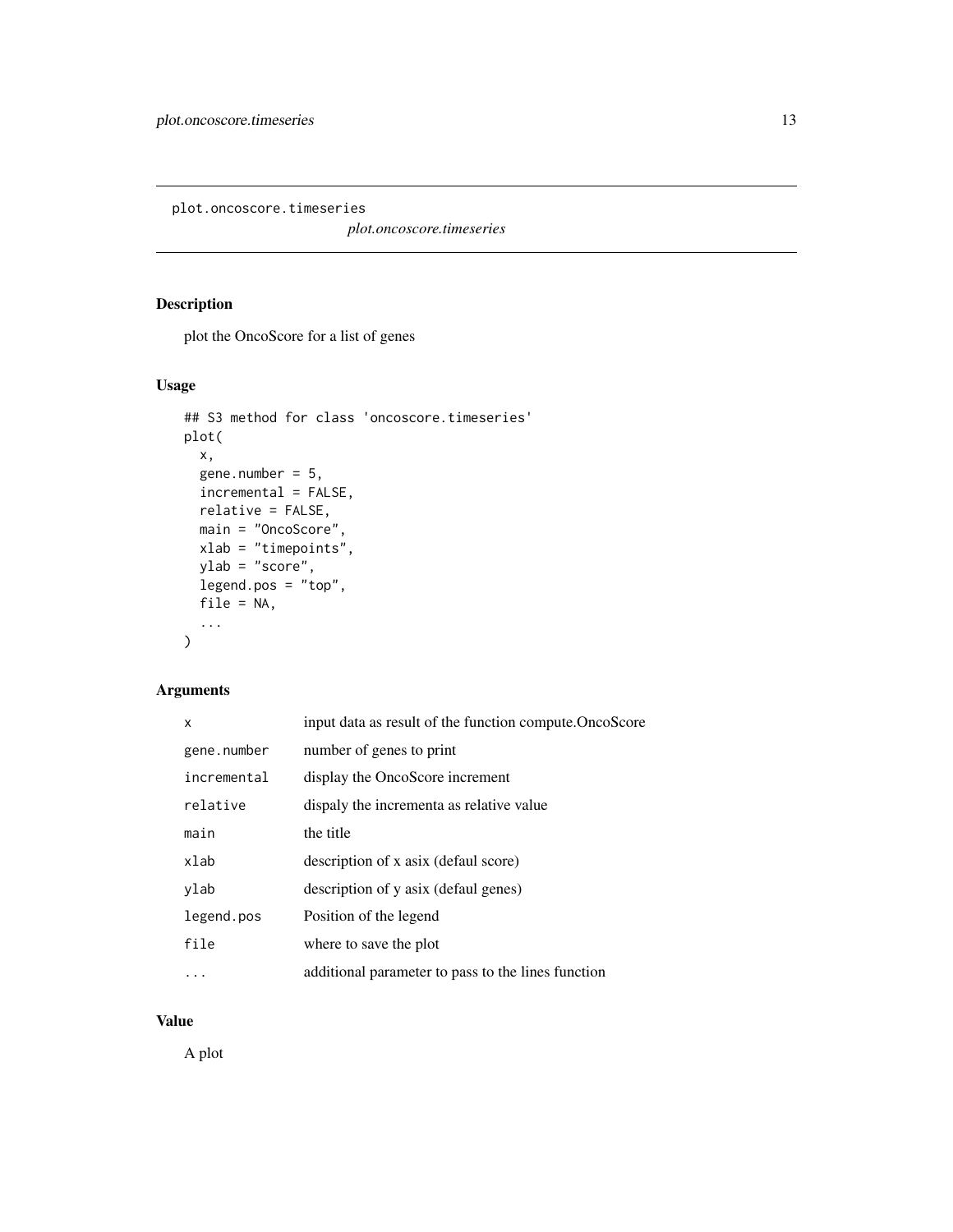#### Examples

```
data(query.timepoints)
result = compute.oncoscore.timeseries(query.timepoints)
plot.oncoscore.timeseries(result)
```
query *The result of perform.web.query on genes*

#### Description

This dataset contains the result of perform.web.query on genes

#### Usage

query

#### Format

rdata

#### Value

matrix 5 x 2

#### Source

example data

query.timepoints *The result of perform.time.series.query on genes and timepoints*

#### Description

This dataset contains the result of perform.time.series.query on genes and timepoints

#### Usage

query.timepoints

#### Format

rdata

#### Value

list of 5 matrix 5 x 2

<span id="page-13-0"></span>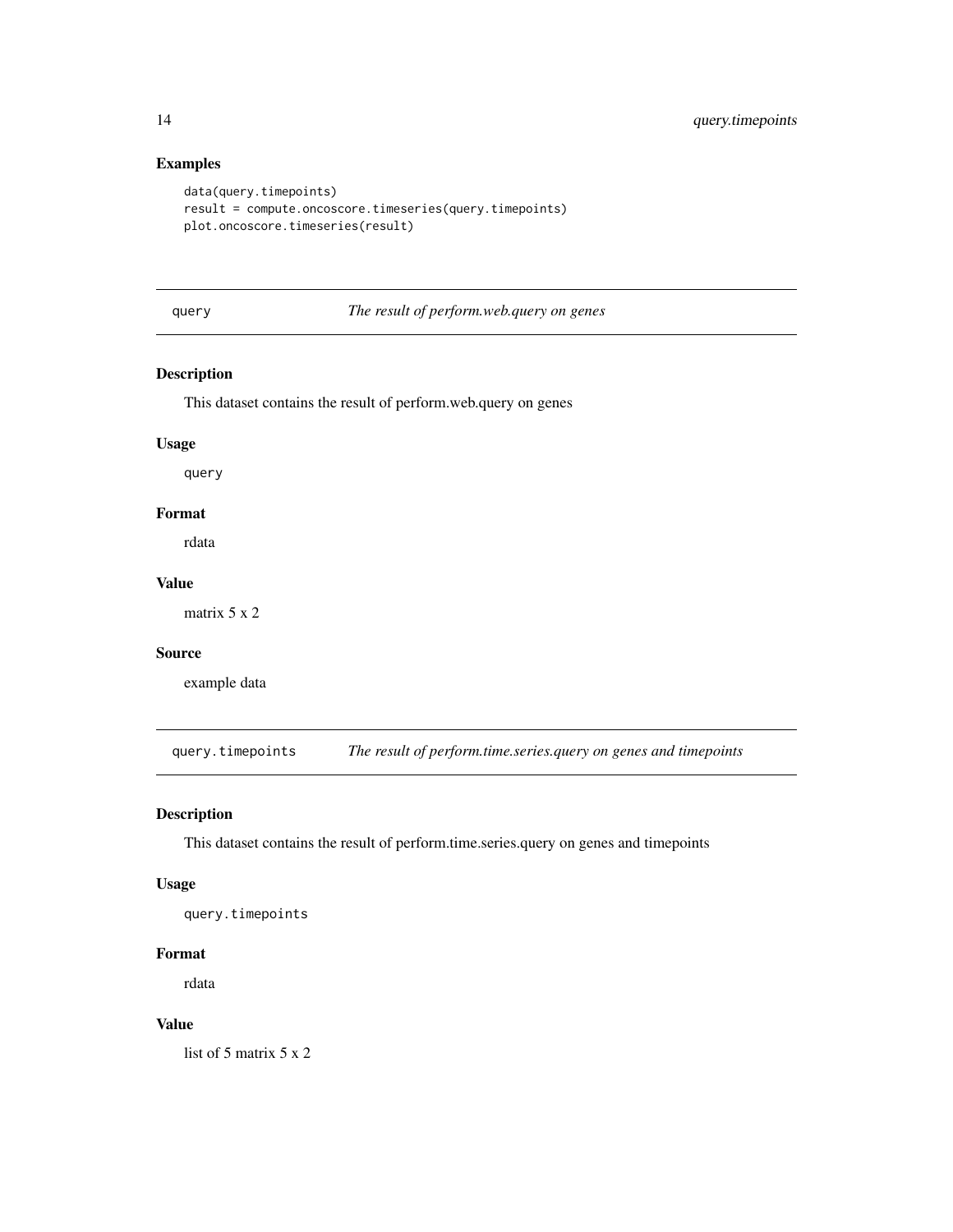#### <span id="page-14-0"></span>timepoints 15

#### Source

example data

timepoints *A list of timepoints*

#### Description

This dataset contains a list of time points to be used in the analysis as an example

#### Usage

timepoints

#### Format

txt

### Value

list of 5 elements

#### Source

example data

try.scan *try.scan*

#### Description

try to query the given URL

#### Usage

try.scan(getURL)

#### Arguments

getURL The given URL

#### Value

Result obtained from PubMed